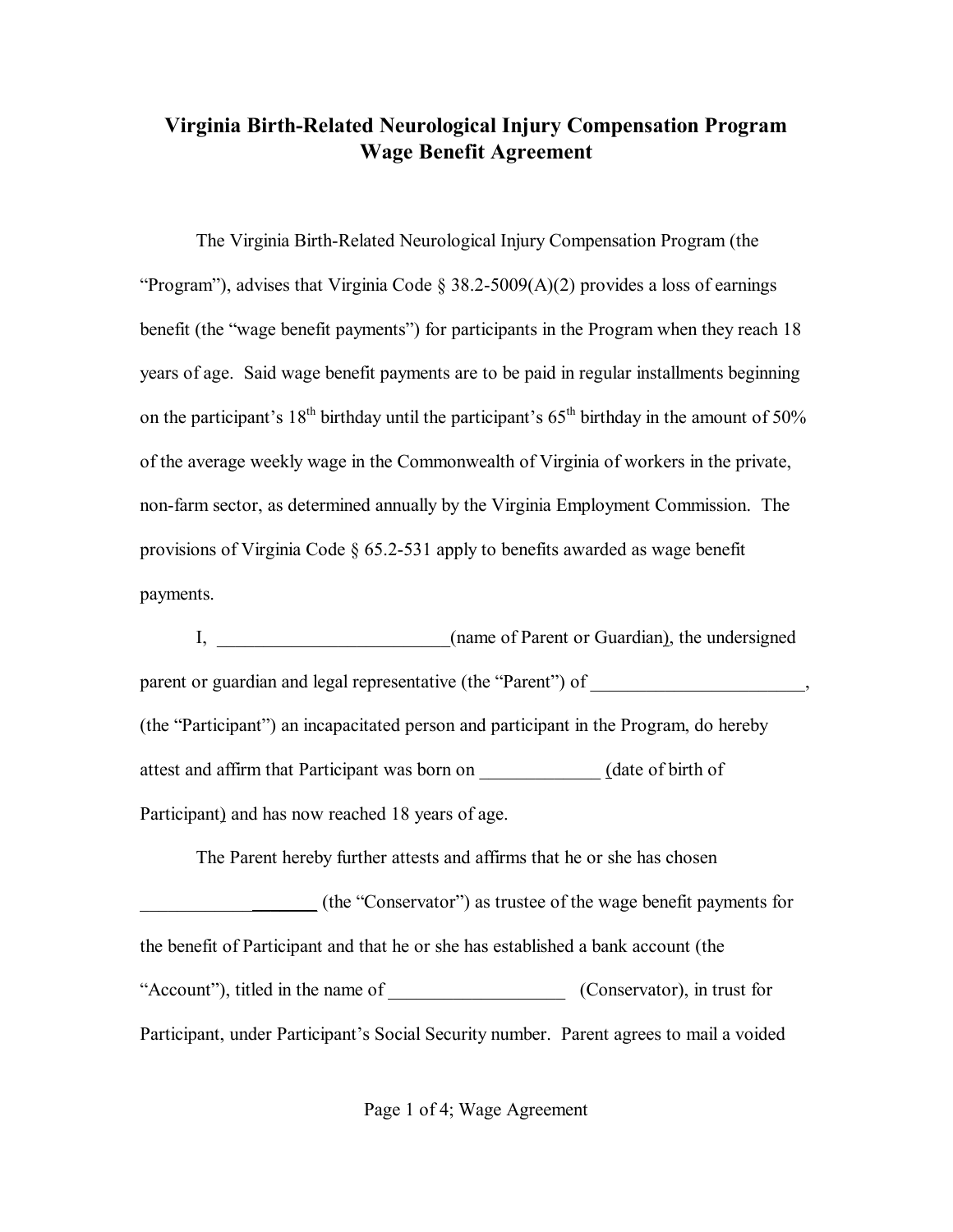check from said account to the Program to verify this information. Parent agrees to mail to the Program a copy, certified by the Clerk of Court as true and accurate, of an Order of the Circuit Court, located where Participant resides, adjudicating Participant to be an incapacitated person and appointing a conservator to manage the Account and exercise control over all financial matters concerning Participant, for the benefit of Participant, prior to the Program's first installment payment of the wage benefit.

Parent and Conservator agree that the Account shall not be used for any purposes unrelated to depositing the wage benefit payments and to making disbursements therefrom for the benefit of Participant. Parent and Conservator agree that all funds in the Account are to be used for the benefit of Participant and are to cover expenses not otherwise reimbursed by the Program.

Parent and Conservator agree to seek independent legal advice regarding how to establish the Participant's incapacity and the conservatorship for managing the wage benefit. Parent and Conservator also agree to seek independent legal advice regarding how the wage benefit payments affect Social Security and other benefits and to seek independent tax advice regarding how the wage benefit payments affect their tax situation.

Parent and Conservator agree to file all income tax returns and pay all taxes related to the wage benefit payments and any interest accrued on them, as required by law.

 The Program agrees to pay said wage benefit payments in monthly installments into the Account for the benefit of Participant. The Program also agrees to report said wage benefit payments on an annual basis to the Participant, the I.R.S., and the Virginia Department of Taxation on a Form 1099. The Program will not withhold any taxes for

Page 2 of 4; Wage Agreement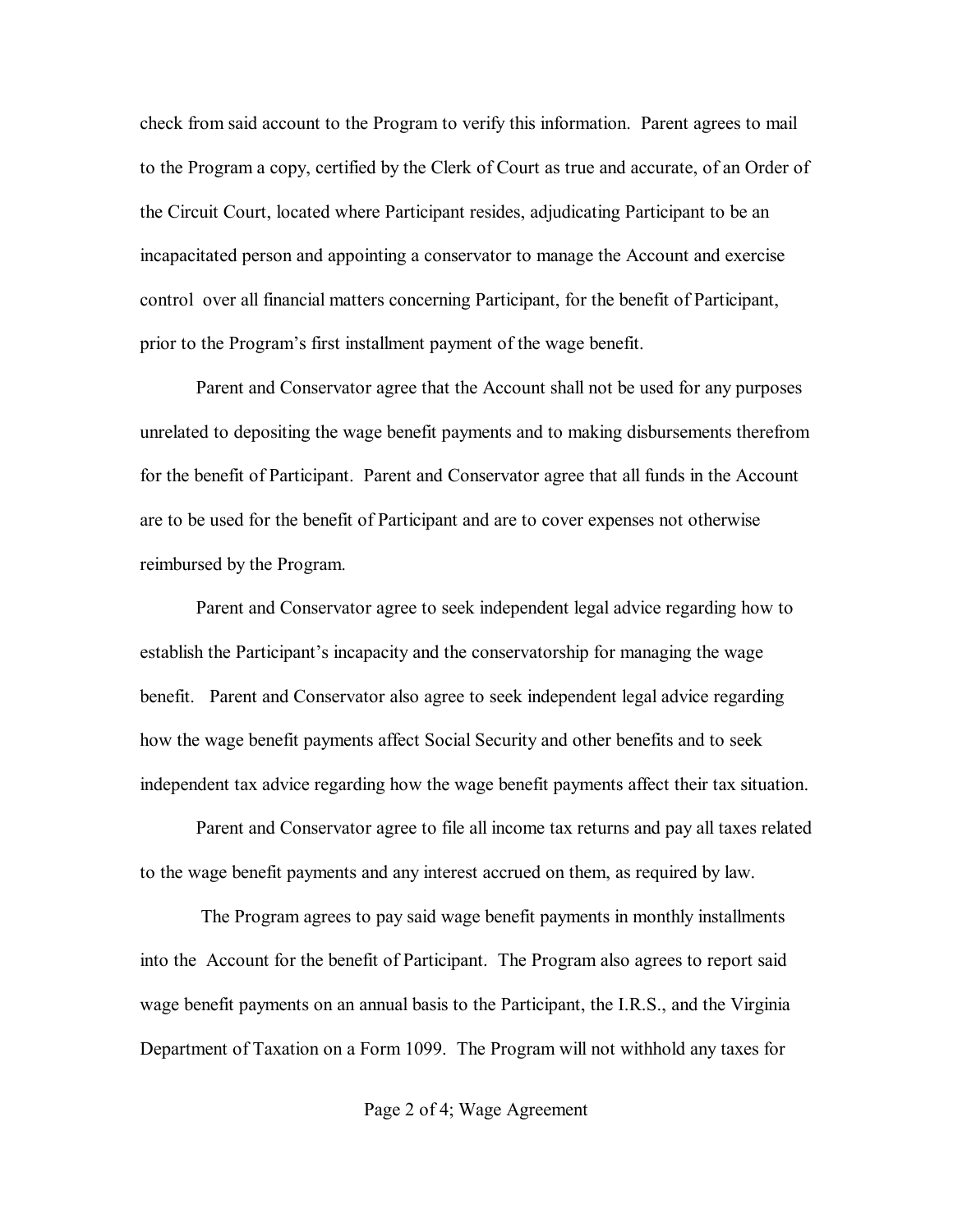the wage benefit payments.

 $\mathcal{L}_\text{max}$  , where  $\mathcal{L}_\text{max}$  , we have the set of  $\mathcal{L}_\text{max}$ 

 $\mathcal{L}_\text{max}$ 

Agreed to this \_\_ day of \_\_\_\_\_\_\_\_, 2006.

Parent

Conservator

 $\mathcal{L}_\text{max}$ Representative, Virginia Birth-Related Neurological Injury Compensation Program

COMMONWEALTH OF VIRGINIA:

COUNTY OF \_\_\_\_\_\_\_\_\_\_\_\_\_\_\_\_\_\_:

This \_\_\_\_ day of \_\_\_\_\_\_\_\_\_\_\_\_, 200\_\_, appeared before me

\_\_\_\_\_\_\_\_\_\_\_\_\_\_\_\_\_\_\_\_\_\_\_, Parent, and \_\_\_\_\_\_\_\_\_\_\_\_\_\_\_\_\_\_\_\_\_\_\_\_\_\_, Conservator

and swore to the truth and accuracy of the representations made by each hereinabove.

\_\_\_\_\_\_\_\_\_\_\_\_\_\_\_\_\_\_\_\_\_\_\_\_\_\_\_\_\_\_\_\_ Notary Public

My Commission Expires: COMMONWEALTH OF VIRGINIA:

COUNTY OF \_\_\_\_\_\_\_\_\_\_\_\_\_\_\_\_\_\_:

Page 3 of 4; Wage Agreement